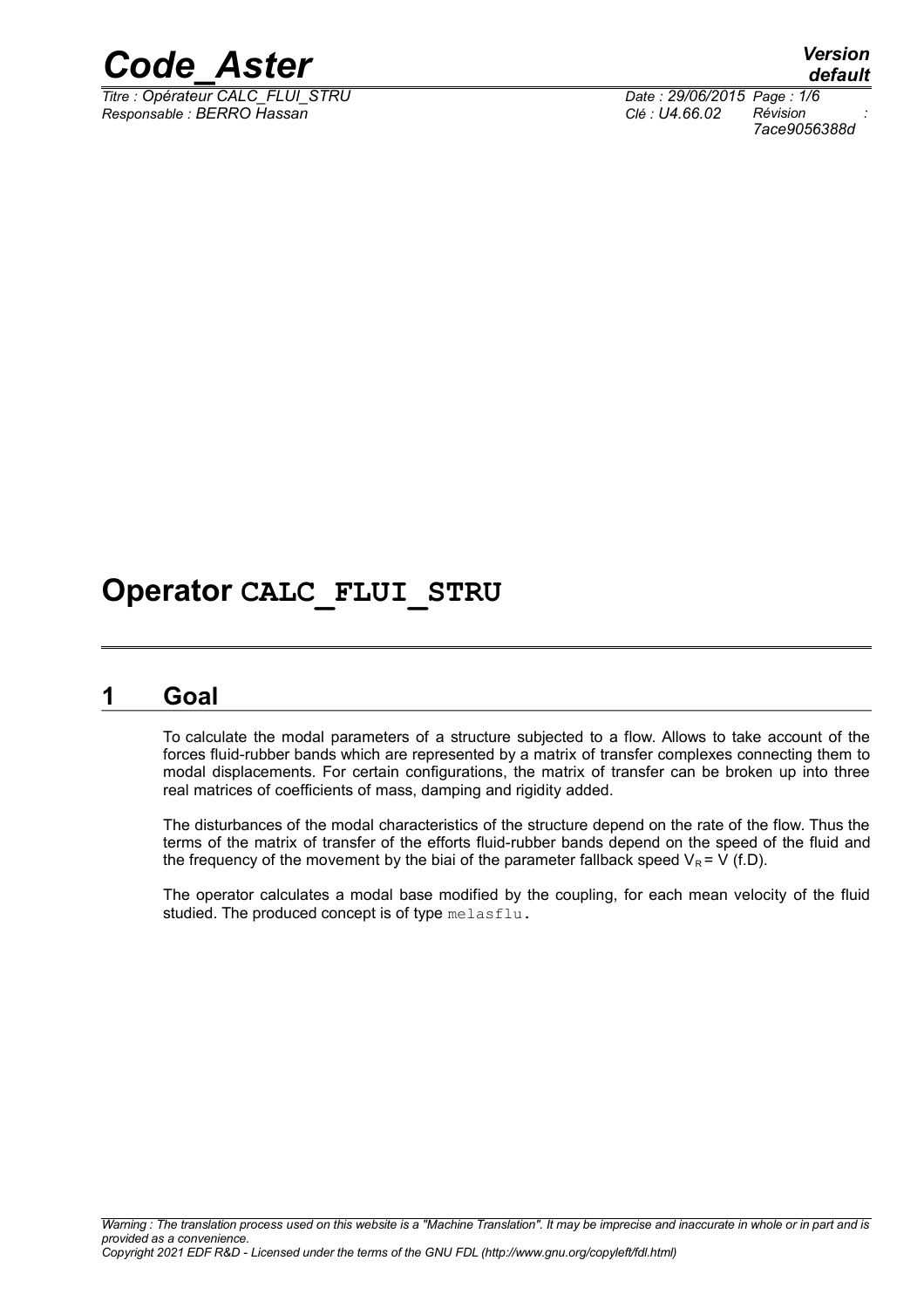*Titre : Opérateur CALC\_FLUI\_STRU Date : 29/06/2015 Page : 2/6 Responsable : BERRO Hassan Clé : U4.66.02 Révision :*

*7ace9056388d*

### **2 Syntax**

|            | melf [melasflu] = CALC_FLUI_STRU (                                        |        |                                                                                                                                  |  |             |                        |
|------------|---------------------------------------------------------------------------|--------|----------------------------------------------------------------------------------------------------------------------------------|--|-------------|------------------------|
| ♦          | $\begin{array}{ccccccccc}\n\text{VITE\_FLUI} & = & \_F & (\\ \end{array}$ |        |                                                                                                                                  |  |             |                        |
|            |                                                                           |        | $\lozenge \quad \text{VITE\_MIN} \qquad = \quad \text{VI}, \qquad \qquad \text{[R]}$                                             |  |             |                        |
|            |                                                                           |        | $\Diamond$ VITE MAX = VM, [R]                                                                                                    |  |             |                        |
|            |                                                                           |        | $\lozenge$ NB_POIN                                                                                                               |  | $=$ Np, [I] |                        |
|            |                                                                           | $\,$ , |                                                                                                                                  |  |             |                        |
|            |                                                                           |        |                                                                                                                                  |  |             |                        |
|            |                                                                           | ٠      | MODE MECA $=$ mode, $[$ mode meca]                                                                                               |  |             |                        |
|            |                                                                           |        | $\Diamond$ NUME ORDRE = $l$ <sup>n</sup> uor, $[l_l]$                                                                            |  |             |                        |
|            |                                                                           |        | $\Diamond$ / AMOR_REDUIT = $l_{\text{amor}}$ , $[l_{R}]$                                                                         |  |             |                        |
|            |                                                                           |        | / AMOR UNIF $=$ amor, $[R]$                                                                                                      |  |             |                        |
|            |                                                                           |        | $\Diamond$ AMOR_REDUIT_CONN = $l_{\text{amor}_c}$ , [1_R]                                                                        |  |             |                        |
|            |                                                                           |        |                                                                                                                                  |  |             |                        |
|            |                                                                           | $)$ ,  |                                                                                                                                  |  |             |                        |
|            | $\texttt{TYPE\_FLUI\_STRU}$ = typeflui,                                   |        |                                                                                                                                  |  |             | [type flui stru]       |
| $\Diamond$ | IMPRESSION = $_F$ (                                                       |        |                                                                                                                                  |  |             |                        |
|            |                                                                           |        | $\Diamond$ PARA COUPLAGE = / 'YES' [DEFECT]                                                                                      |  | / $'$ NOT', |                        |
|            |                                                                           |        | $\Diamond$ DEFORMATION                                                                                                           |  |             | $=$ / $'NOT'$ [DEFECT] |
|            |                                                                           |        | $)$ ,                                                                                                                            |  | / $'YES'$ , |                        |
| $\Diamond$ | ) $\,$ ;                                                                  |        | $\begin{tabular}{lllll} \texttt{STOP\_ERREUR} & = & / & \texttt{YES} & \texttt{[DEFECT]} \end{tabular}$<br>/ $'$ NOT $^\prime$ , |  |             |                        |
|            |                                                                           |        |                                                                                                                                  |  |             |                        |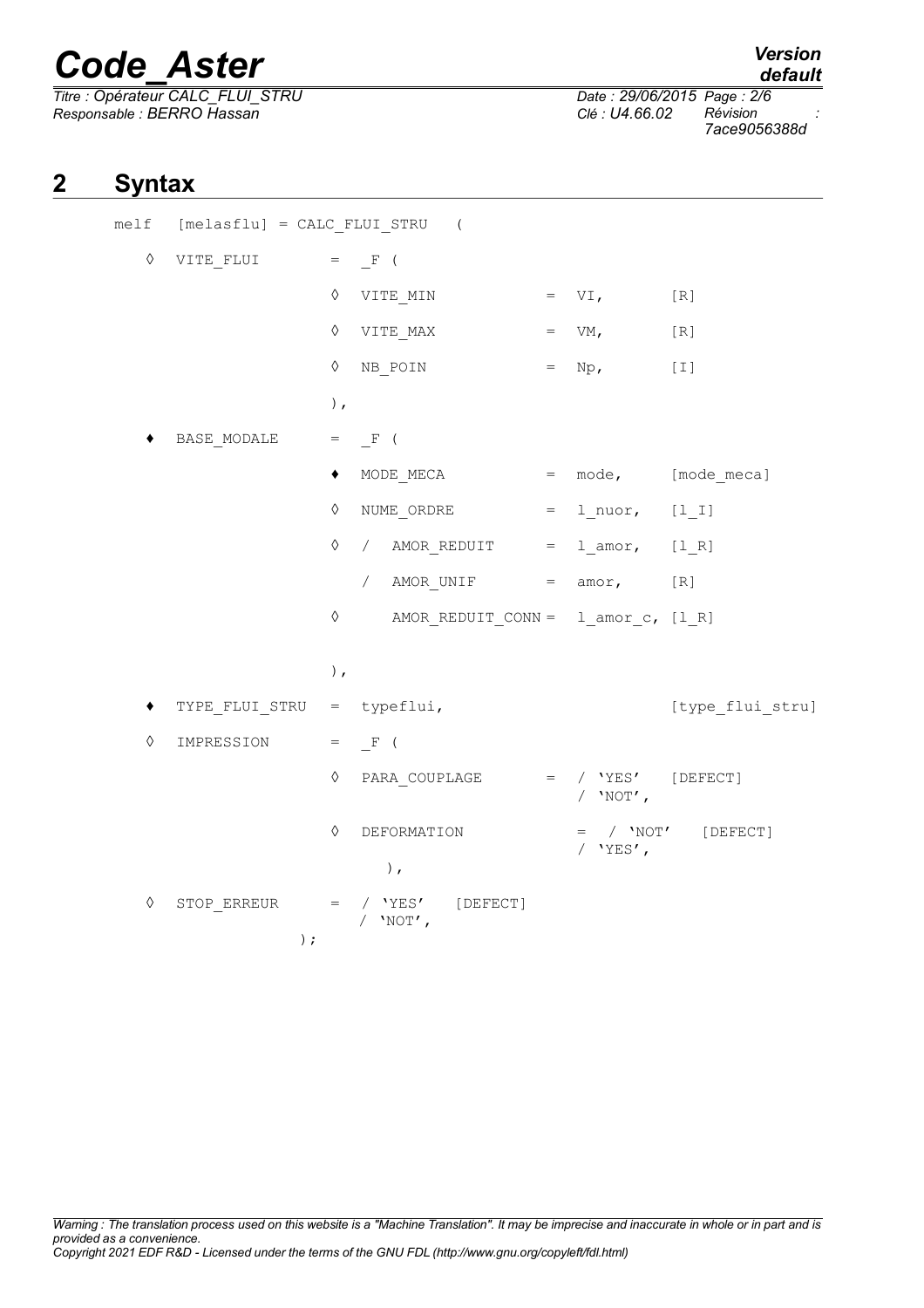*Titre : Opérateur CALC\_FLUI\_STRU Date : 29/06/2015 Page : 3/6 Responsable : BERRO Hassan Clé : U4.66.02 Révision :*

*7ace9056388d*

### **3 Operands**

### **3.1 Keyword VITE\_FLUI**

◊ VITE\_FLUI

Keyword factor which makes it possible to define the beach studied fluid speeds and discretization.

◊ VITE\_MIN = VI

First value the speed for which the parameters of coupling are calculated.

◊ VITE\_MAX = VM

Last value the speed for which the parameters of coupling are calculated.

◊ NB\_POIN = Np

The number of points defines of speed (the step of discretization is constant).

### **3.2 Keyword BASE\_MODALE**

♦ BASE\_MODALE

Keyword factor which makes it possible to define the modal base of concept mode meca for which the parameters of coupling are calculated. The coupling modifies the Eigen frequencies and the values of the terms of damping reduces associated with each mode (keyword AMOR\_REDUIT or AMOR\_UNIF).

MODE MECA = mode

Base modal of type of concept mode meca.

◊ NUME\_ORDRE = l\_nuor

Allows to select the modes of the modal base of type mode meca to take into account for the calculation of the coupling.

◊ / AMOR\_REDUIT = l\_amor

List of reduced depreciation (percentage of damping criticizes) correspondent with each mode of the structure.

**Note:**

*They must be of number identical to the number of modes taken into account (these modes are defined by the keyword NUME\_ORDRE ).*

/ AMORUNIF = amor

One applies to all the modes of the modal base same reduced damping.

◊ AMOR\_REDUIT\_CONN = l\_amor\_c

List of reduced depreciation (percentage of damping criticizes) correspondent with each mode of the structure for the method of Connors (see [R4.07.04]). In accordance with this reference material, one provides two values of report of instability of Connors (including one known as "All components").

**Note:**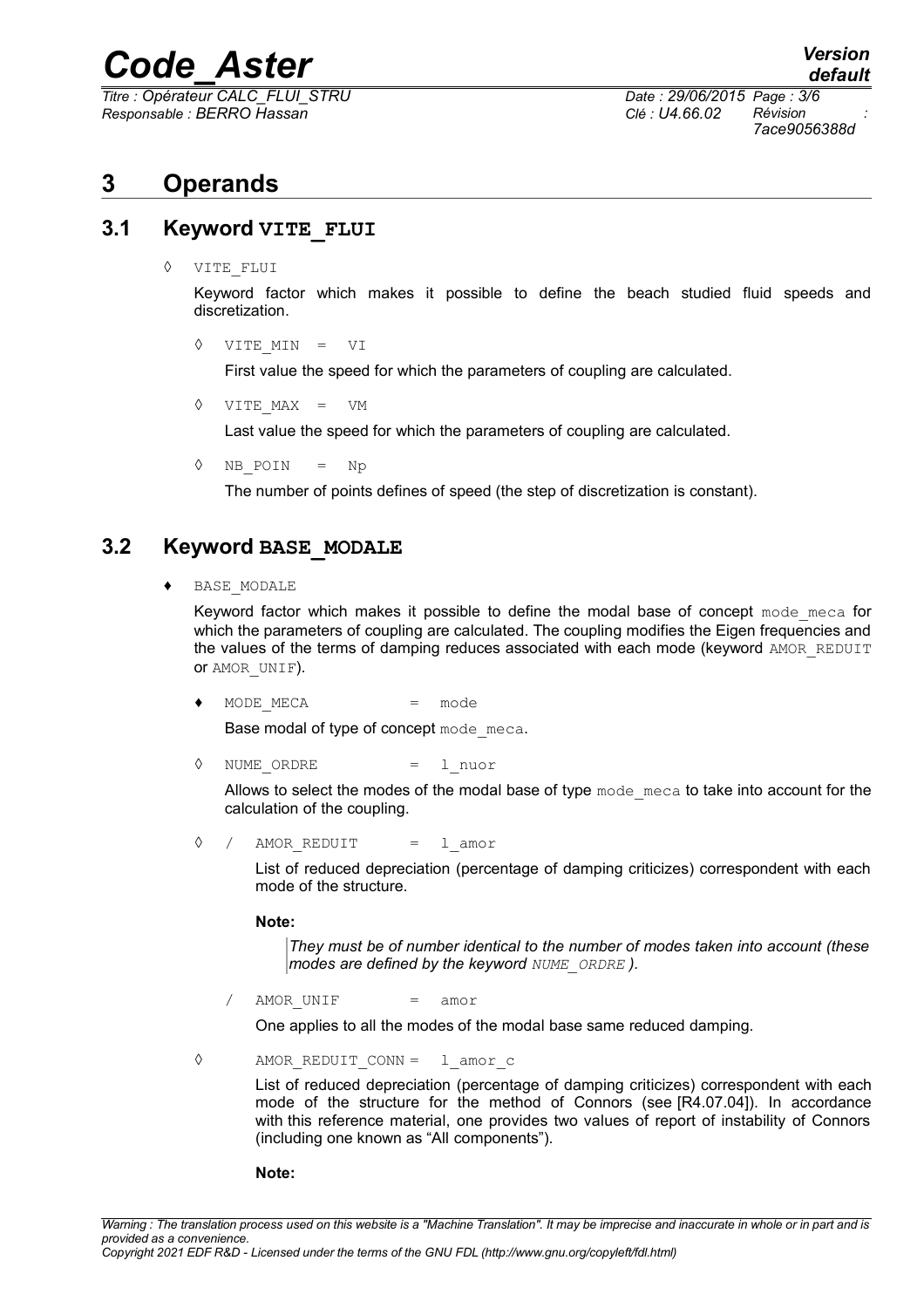

*Titre : Opérateur CALC\_FLUI\_STRU Date : 29/06/2015 Page : 4/6 Responsable : BERRO Hassan Clé : U4.66.02 Révision :*

*7ace9056388d*

*default*

*As for the keyword AMOR\_REDUIT , they must be of number identical to the number of modes taken into account.*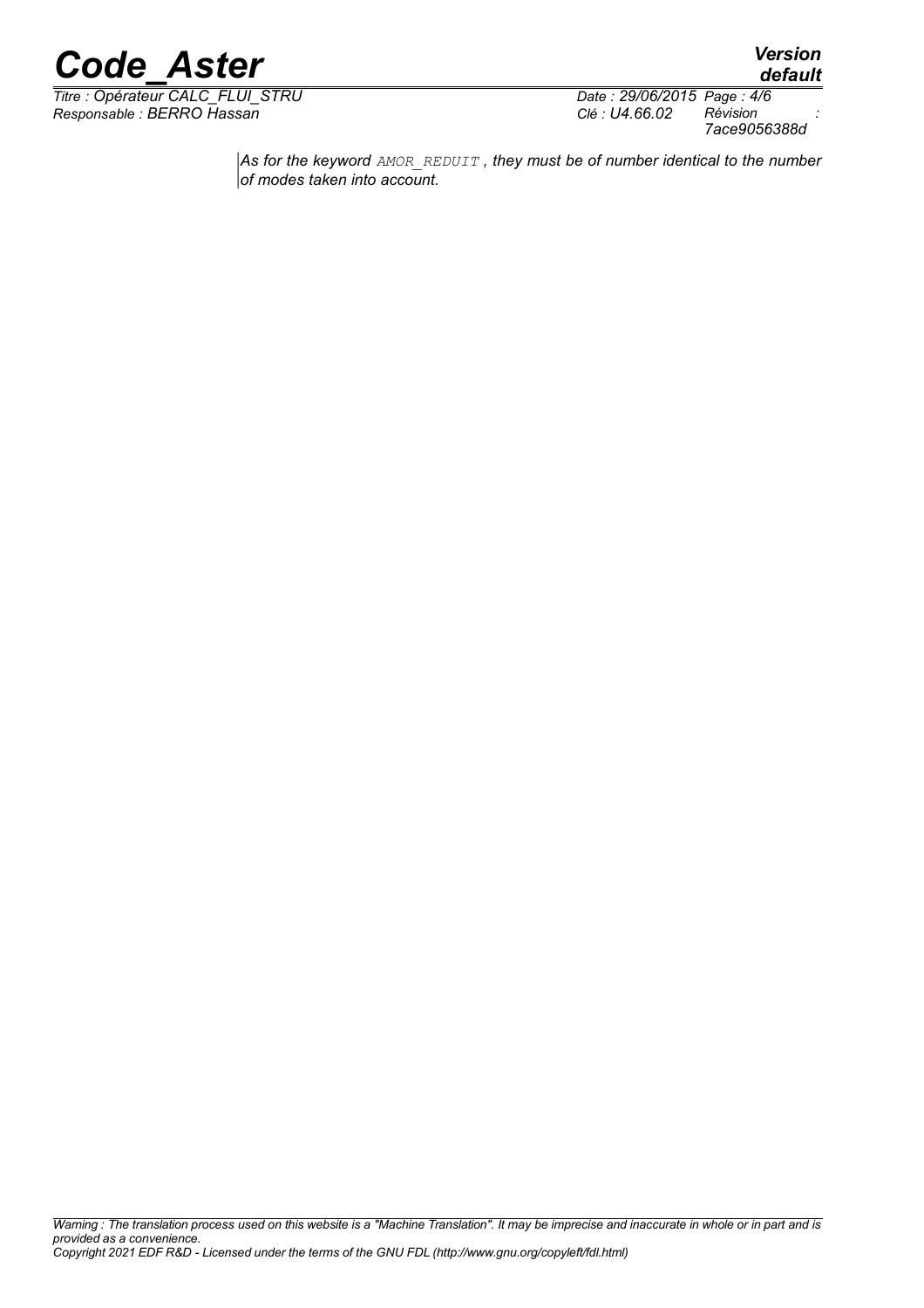*Titre : Opérateur CALC\_FLUI\_STRU Date : 29/06/2015 Page : 5/6 Responsable : BERRO Hassan Clé : U4.66.02 Révision :*

*7ace9056388d*

### **3.3 Keyword TYPE\_FLUI\_STRU**

♦ TYPE\_FLUI\_STRU = typeflui

Concept of the type type flui stru. It makes it possible to define the studied configuration, i.e. the coefficients of coupling used for the modeling of the forces fluid-rubber bands.

#### **Note:**

*In the case of a configuration of standard "the tube bundle under axial flow" (keyword factor* FAISCEAU\_AXIAL*), the calculation of the parameters of coupling of the structure with the fluid in at-rest state, is taken into account. This calculation is carried out whatever the beach fluid speeds that the user informed by the keyword* VITE\_FLUI *.*

*In this case of a fluid at rest, the matrix of transfer representing the fluid force elastic exerted on the structure, is put in the shape of a matrix of added damping.*

### **3.4 Keyword IMPRESSION**

◊ IMPRESSION

Keyword factor allowing the user to choose information which it wishes to make write in the file RESULT.

◊ PARA\_COUPLAGE = 'YES' or 'NOT'

By this keyword, the user can ask for the impression of tables of results giving for each mode the evolutions fallback speed, frequency and modal reduced damping according to the rate of flow of the fluid. The value by default is  $'YES'$ .

◊ DEFORMATION = 'YES' or 'NOT'

By this keyword the user can request the impression from the format 'RESULT' fields of displacements corresponding to the modal deformations. The value by default is 'NOT'.

### **3.5 Operand STOP\_ERREUR**

◊ STOP\_ERREUR = stop

Keyword which makes it possible to define the behavior of the code in the event of problem of convergence in the calculation of the coefficients of coupling for a given speed and a mode of structural deformation.

If  $STOP$  ERREUR='  $OUT'$ , the code stops in fatal error in the event of problem of convergence by notifying the user speed concerned.

If  $STOP$   $ERREUR = ' NON'$ , the code emits an alarm notifying the user of the problem of convergence (speed and number of mode) and stores the last computed value for the coefficients of coupling.

### **4 Remarks**

In the case of a configuration of the type "tube bundles under transverse flow", it is possible to define several zones of interaction between the fluid and the structure, each one of these zones being able to be modelled independently others. The calculation of the modal parameters of the structure subjected to a flow then takes account of each one of these zones, defined explicitly in the order DEFI\_FLUI\_STRU [U4.25.01].